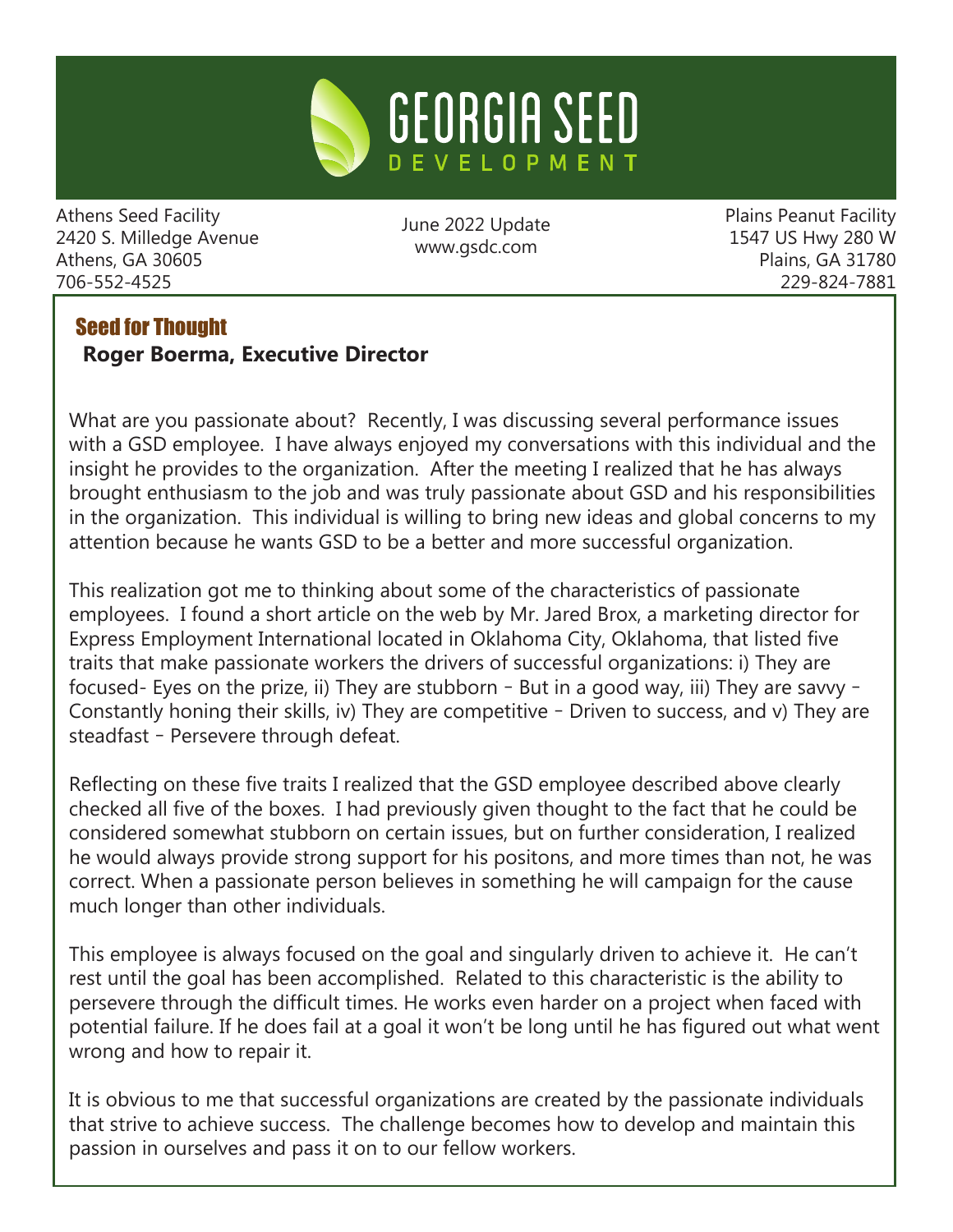# A BRIEFING FROM BLAKE

**Blake Fleeman, Licensing/Marketing Manager**

# **Licensing**

With most of the spring crops planted licensing activity has begun to slow down. We have recently finished a license request for peanuts. We are currently in the process of licensing a new greens grass from Dr. Schwartz's program. We also continue to receive inquiries about UGA blueberries from potential licensees.

### Marketing/Meetings

As expected, the trade shows season begun slowing down as we approached the beginning of spring. I attended the Southern AOSCA meeting in Charleston, South Carolina with Terry Hollifield, Billy Skaggs, and Caleb Warrington in April. The meeting was very well attended and I was able to talk with several of the other Southern Foundation Seed Program managers.

This spring I helped arranged a tour for one of our licensees of Dr. Mergoum's wheat breeding program at the SWREC in Plains, Georgia. Caleb, Doug, and I joined Dr. Mergoum and the licensee to review potential new releases and to look at the wheat variety trials conducted on the station. This meeting with the licensee provided the opportunity to have a one-on-one discussion and determine the characteristic the licensee desired in a new wheat variety for their market areas.

## **Education**

On 21 April GSD staff and met the Georgia Crop Improvement Association (GCIA) staff at the SWREC in Plains, Georgia to participate a Crop Inspector Training Session. The training was to familiarize the GCIA inspectors, GSD employees, and other attendees with the characteristic of the new and established wheat varieties. Earlier this month, I traveled to Escondido, California with Bill Carraway of The Turfgrass Group to inspect our 5 acre Foundation TifTuf production field. The existence of this field in California saves the licensee significant cost when establishing new production fields in the western USA.

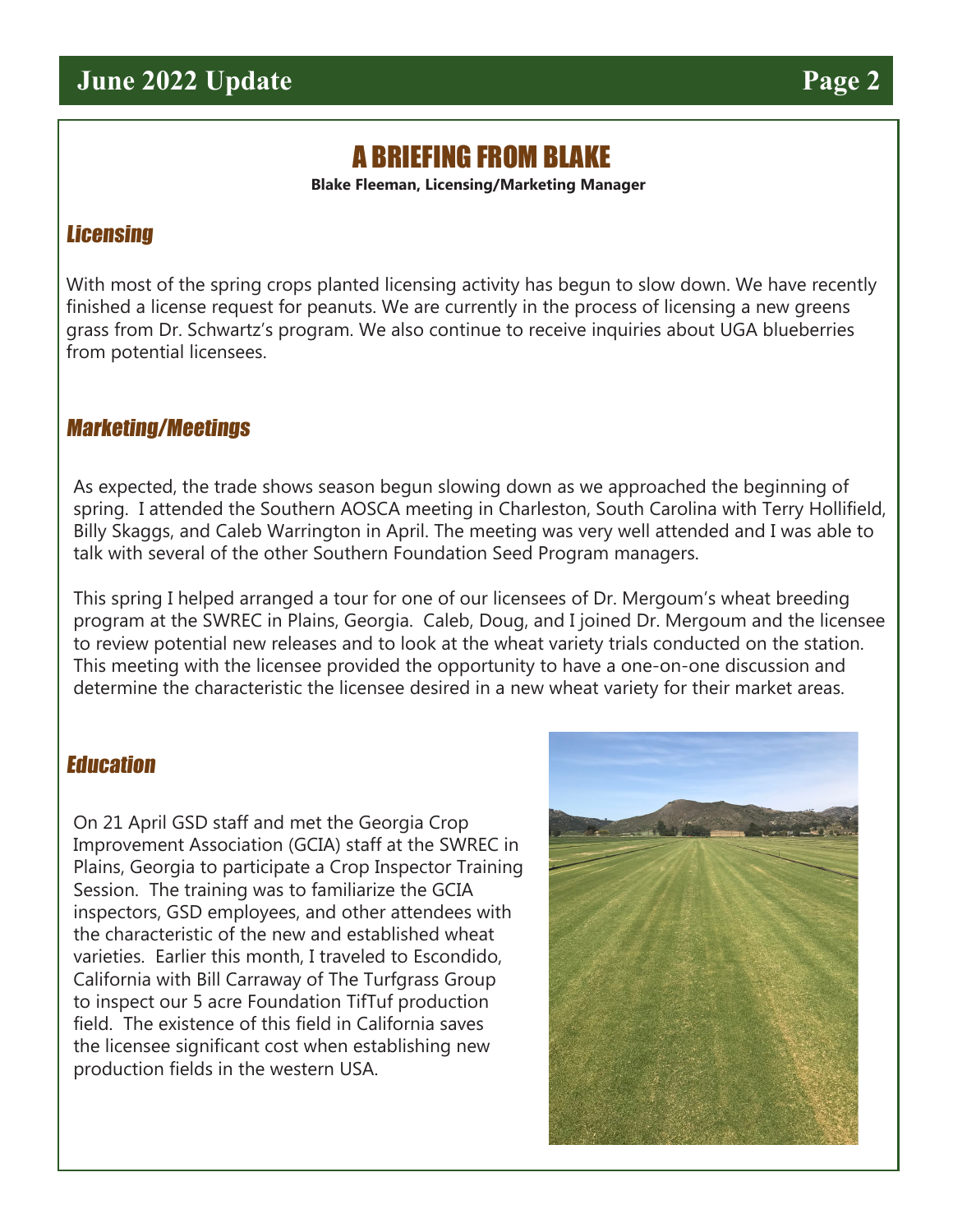# Processing/Production

#### **Doug Batchelder, Athens, and Justin Tanner, Plains Production Managers**

#### **FOUNDATION SMALL GRAIN**

Foundation small grain plantings for this year total 345 acres. Total acreage is up 50% from last year and we are producing Foundation wheat of 15 different licensed varieties. In addition, there are also two public varieties (Ga Gore wheat and Wrens Abruzzi rye) of Foundation small grains being produced. We are increasing five new experimental wheat lines from Dr. Mergoum's program as well as two increases for Dr. Harrison at LSU. Harvest will begin late May in South Georgia. We plan to harvest about 12,000 bushels to store and condition in the Athens facility with an additional 6,000 bushels in Plains facility.

#### **FOUNDATION SOYBEAN**

We have increased four soybean varieties this year: SH 7418LL, G17PR-1053HOLLR1, G17PR-1207HOLL, and G15PR-340. GSD has adequate Foundation seed of the three AG South varieties in cold storage for our 2023 needs.

#### **FOUNDATION TURFGRASS**

The turf plots in Athens and at the Iron Horse Farm are doing well and greening up nicely. We anticipate being ready to harvest sprigs of licensees' orders by mid-June. We have identified and inspected the location for the new Foundation TifTuf field with Super Sod in Marshallville, Georgia and plan to move forward with fumigation and planting. GSD has initiated a plan for the replacement of a portion of the Foundation TifEagle and Tifway fields at the Iron Horse Farm (required replacement due to the 5-year restriction). GSD will have both of these ¼-acre Foundation blocks replanted and ready for harvest by summer of 2023.

#### **FOUNDATION BAHIAGRASS**

Our current TifQuik Foundation field in Plains, Georgia has been fertilized and spot-sprayed for undesirable plant material. We will begin seed harvest in early July. We have also prepared land for planting an adjacent 5 acres of TifQuik to increase production for our licensees and to mitigate the natural seed production decline that occurs in older establishments of Bahiagrass.

#### **FOUNDATION PEANUT**

Our peanut acreage goal for 2022 is 2,000 acres. We will produce13 peanut varieties, an increase of Breeder seed of the Ga 06G variety, and 7 small increases from Dr. Branch and Dr. Holbrook's' breeding program. Our farmer stock goal is 4,715 tons which is an increase of 233 tons from 2021. Our production plan includes 1,500 acres of Ga 06G (400 of these acres are from the Breeder Ga 06G), 20 acres of Ga 14N, 110 acres of Ga 18RU, 70 acres of GA 20VHO, 230 acres of Tif NV, 25 acres of Tif Jumbo, 20 acres of Tif NV HG, 16 acres of Ga 21GR, 7 acres of Ga 163120, 0.2 acres of Ga 163103, .05 acres of CB1, 0.7 acres of CB2, and 1 acre of CB7. Due to the existing carry-over seed of Foundation Ga 19HP and Ga 11J we decided not to increase them in 2022.